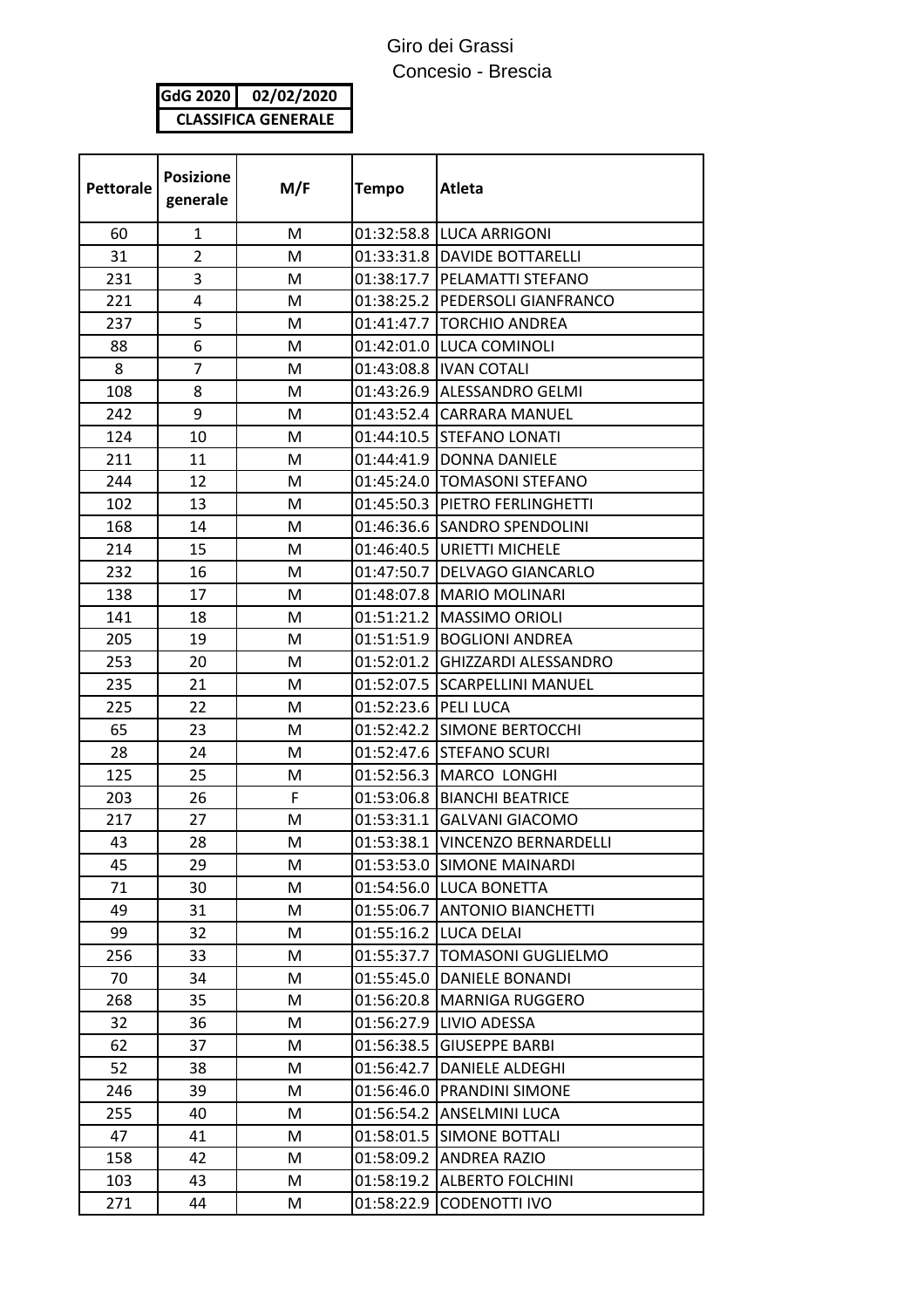| 240 | 45 | M  |            | 01:58:33.5 CHIODI CHRISTIAN   |
|-----|----|----|------------|-------------------------------|
| 153 | 46 | M  |            | 01:58:59.7   MARCO PRUDENTI   |
| 226 | 47 | M  | 02:01:07.1 | <b>BELLERI MASSIMO</b>        |
| 179 | 48 | M  |            | 02:02:08.3 MICHELE UBERTI     |
| 15  | 49 | M  |            | 02:02:15.0 RICCARDO BULETTO   |
| 223 | 50 | M  |            | 02:02:26.0 CHIARI ANDREA      |
| 245 | 51 | M  |            | 02:02:56.4 ZANI PAOLO         |
| 169 | 52 | M  |            | 02:03:37.6 DIEGO SQUASSINA    |
| 54  | 53 | F. | 02:03:56.2 | <b>BERTASA CINZIA</b>         |
| 25  | 54 | M  | 02:04:01.4 | <b>GIORGIO ALBERTI</b>        |
| 6   | 55 | M  |            | 02:04:13.0 MIRKO PRUNA        |
| 216 | 56 | M  |            | 02:04:19.4 BINDINI NICOLA     |
| 269 | 57 | M  |            | 02:04:25.7 COTELLI FABIO      |
| 181 | 58 | M  |            | 02:05:39.6 PAOLO ZACCURI      |
| 105 | 59 | M  | 02:06:38.9 | NICOLA FURINI                 |
| 257 | 60 | M  |            | 02:06:44.3 GHIDINI MATTEO     |
| 40  | 61 | M  | 02:07:18.1 | <b>MATTEO GARUZZI</b>         |
| 202 | 62 | M  |            | 02:07:31.8 BIANCHI ISIDORO    |
| 84  | 63 | F. | 02:07:36.5 | <b>OLGA AGNELLI</b>           |
| 247 | 64 | M  |            | 02:08:18.0 GALLI ANDREA       |
| 122 | 65 | M  |            | 02:08:30.5   FABRIZIO LAZZARI |
| 187 | 66 | M  | 02:08:40.8 | <b>FAUSTO ZILIANI</b>         |
| 276 | 67 | M  |            | 02:08:46.9 PONTOGLIO CLAUDIO  |
| 24  | 68 | M  |            | 02:08:50.3   ROBERTO ROSSI    |
| 27  | 69 | М  |            | 02:09:01.8 STEFANO PIOTTI     |
| 10  | 70 | M  | 02:09:03.8 | <b>MARIO ALGHISI</b>          |
| 182 | 71 | M  | 02:09:16.5 | PIERANGELO ZAMPEDRI           |
| 36  | 72 | М  |            | 02:09:23.5 JERREH JATTA       |
| 56  | 73 | F. |            | 02:09:26.6 ELENA APOLONE      |
| 196 | 74 | M  |            | 02:09:31.2 PAROLARI ROBERTO   |
| 163 | 75 | M  |            | 02:09:41.4   MAURO SCARONI    |
| 3   | 76 | М  |            | 02:10:18.4   PAOLO BRESCIANI  |
| 106 | 77 | M  | 02:10:55.9 | <b>GIANLUCA GAMBA</b>         |
| 21  | 78 | M  | 02:11:15.7 | <b>VALTER PRANDELLI</b>       |
| 198 | 79 | М  | 02:11:26.2 | <b>BONIOTTI MASSIMO</b>       |
| 201 | 80 | М  | 02:11:40.9 | <b>COSTANZI RAFFAELE</b>      |
| 89  | 81 | М  | 02:11:48.9 | <b>CLAUDIO CONTI</b>          |
| 185 | 82 | М  | 02:12:09.5 | <b>ANDREA ZANI</b>            |
| 173 | 83 | M  | 02:12:48.2 | <b>ALBERTO TONINI</b>         |
| 249 | 84 | М  | 02:12:52.1 | <b>ARESI MARCO</b>            |
| 250 | 85 | М  | 02:13:20.9 | <b>MARINONI CLAUDIO</b>       |
| 126 | 86 | F  | 02:13:28.4 | <b>EMANUELA LORENZINI</b>     |
| 241 | 87 | М  | 02:13:34.1 | <b>ANTONELLI MICHELE</b>      |
| 22  | 88 | М  | 02:13:39.1 | <b>STEFANO PRANDELLI</b>      |
| 251 | 89 | M  | 02:14:11.1 | <b>SCOVOLO FABIO</b>          |
| 219 | 90 | М  | 02:14:58.0 | <b>CASTELLANELLI MICHELE</b>  |
| 270 | 91 | M  | 02:15:02.3 | <b>CASTEZZATI CRISTIAN</b>    |
| 239 | 92 | М  | 02:15:09.0 | <b>FADA DANIELE</b>           |
| 9   | 93 | M  | 02:15:12.4 | SANDRO GARIANO                |
| 277 | 94 | M  | 02:15:16.7 | PIROVANO FEDERICO             |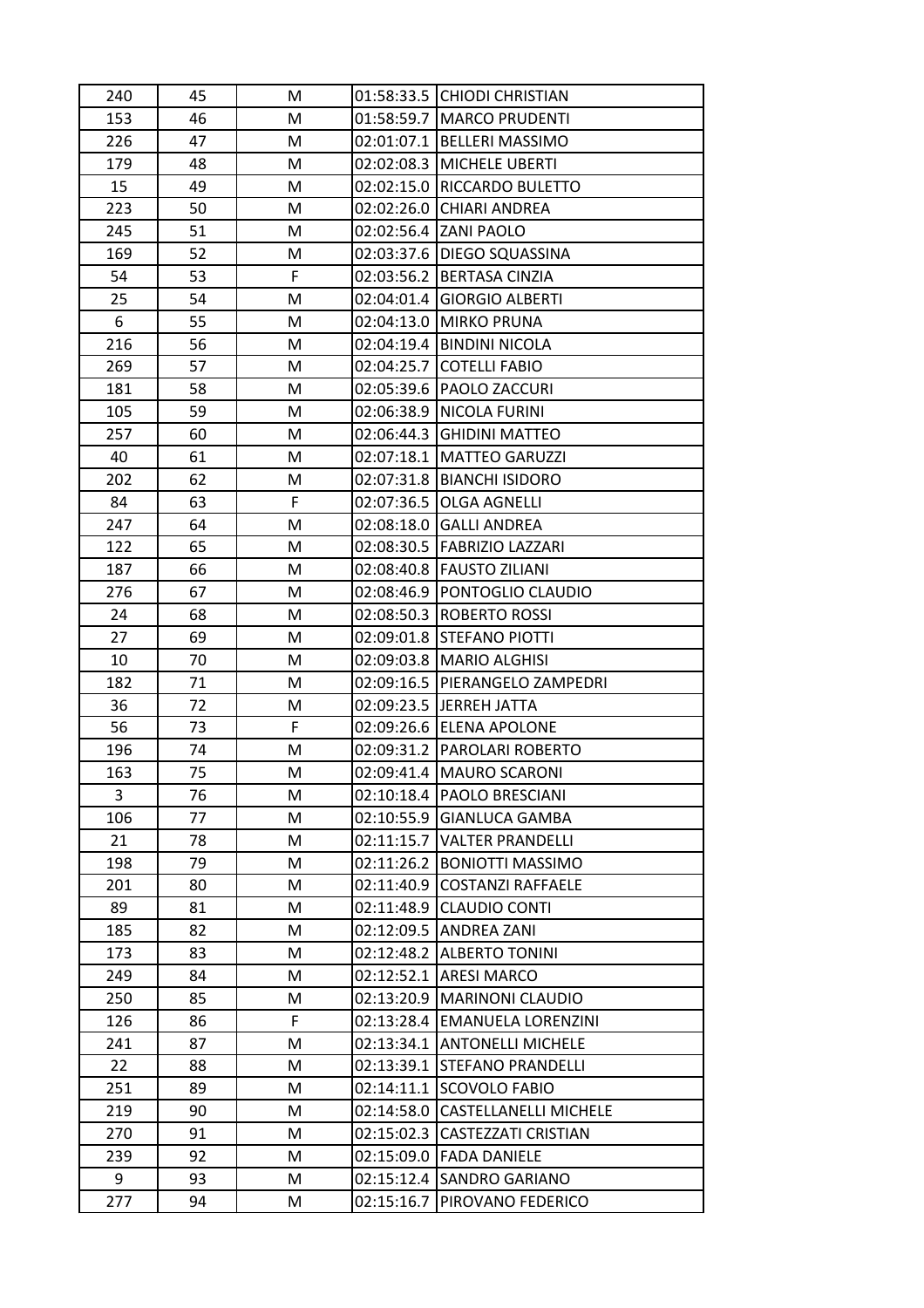| 252            | 95  | M  |            | 02:15:28.7 CITTADINI PAOLO       |
|----------------|-----|----|------------|----------------------------------|
| 5              | 96  | M  |            | 02:15:48.1   PAOLO SCOPELLI      |
| 156            | 97  | М  | 02:15:51.1 | <b>DAVIDE RACCAGNI</b>           |
| 104            | 98  | M  |            | 02:15:56.5   IVAN FREDDI         |
| 23             | 99  | M  | 02:16:15.3 | <b>EMANUELE MASSOLI</b>          |
| 26             | 100 | М  |            | 02:16:17.7   MARCO FRANZONI      |
| 33             | 101 | M  | 02:16:29.7 | LUCA BUFFOLI                     |
| 135            | 102 | М  | 02:16:33.4 | <b>GIANCARLO MILANI</b>          |
| 145            | 103 | М  |            | 02:16:35.1 FABIO PAPALINI        |
| 143            | 104 | F  | 02:17:22.6 | SIMONETTA PALAZZANI              |
| 67             | 105 | M  |            | 02:17:37.3 VITTORIO BERTONI      |
| 37             | 106 | M  | 02:17:46.3 | PIETRO PALANDI                   |
| 164            | 107 | М  | 02:17:48.8 | OLIVO SCHIVALOCCHI               |
| 170            | 108 | M  | 02:17:54.7 | <b>MARCO TABARELLI</b>           |
| 50             | 109 | M  |            | 02:18:08.4 ALESSANDRO TODESCHINI |
| 112            | 110 | М  |            | 02:18:09.8 ALBERTO GORLANI       |
| 174            | 111 | M  | 02:18:11.7 | <b>CLAUDIO TONONI</b>            |
| 4              | 112 | M  |            | 02:18:16.8   FULVIO MASSERDOTTI  |
| 210            | 113 | F. |            | 02:18:24.0 ZANOTTI ALESSIA       |
| 227            | 114 | M  |            | 02:18:27.1 GIBERTONI DANIELE     |
| 44             | 115 | M  |            | 02:18:37.2  LUCA BULFERETTI      |
| 229            | 116 | F. | 02:18:41.8 | <b>PALINI ROSSELLA</b>           |
| 220            | 117 | M  |            | 02:18:45.0 ZUBANI STEFANO        |
| 154            | 118 | F  | 02:18:46.7 | <b>MARIA PUMA</b>                |
| 136            | 119 | М  |            | 02:18:49.5 FRANCESCO MININI      |
| 118            | 120 | M  |            | 02:18:54.6   FRANCO INVERARDI    |
| 57             | 121 | М  | 02:18:59.2 | <b>STEFANO ARCHETTI</b>          |
| 14             | 122 | М  |            | 02:19:12.2 VIRGINIO TRIVELLA     |
| 35             | 123 | М  | 02:19:24.4 | <b>JACOPO MAGGIORI</b>           |
| 128            | 124 | M  |            | 02:19:31.5 PAOLO MAGGI           |
| 111            | 125 | M  |            | 02:19:37.1 DANIELE GORINI        |
| $\overline{2}$ | 126 | M  |            | 02:19:40.5 ALBERTO ARRIGHINI     |
| 275            | 127 | M  | 02:19:50.4 | PELUCCHI PAOLO                   |
| 101            | 128 | F  | 02:19:54.1 | <b>ESTER FANTONI</b>             |
| 263            | 129 | м  | 02:19:57.5 | <b>NOLLI FABIO</b>               |
| 12             | 130 | M  | 02:20:01.6 | <b>EDY DANESI</b>                |
| 188            | 131 | M  | 02:20:19.3 | <b>EMANUELE ZILIANI</b>          |
| 265            | 132 | M  | 02:20:20.9 | <b>FERRARI ROBERTO</b>           |
| 192            | 133 | M  | 02:20:23.0 | MILZANI FRANCESCO                |
| 278            | 134 | М  | 02:20:34.6 | <b>BERTO MATTEO</b>              |
| 208            | 135 | М  | 02:20:46.3 | <b>MAIOLINI DAVIDE</b>           |
| 146            | 136 | F  | 02:20:52.8 | <b>VERONICA PASOLINI</b>         |
| 133            | 137 | M  | 02:20:54.7 | <b>LUIGI MASSA</b>               |
| 39             | 138 | М  | 02:21:01.5 | <b>DAVIDE VESPI</b>              |
| 228            | 139 | M  | 02:21:05.9 | <b>FERRARI FAUSTO</b>            |
| 151            | 140 | M  | 02:21:10.2 | <b>GIANMAURO PIOVANI</b>         |
| 191            | 141 | М  | 02:21:35.3 | <b>BELLA ROBERTO</b>             |
| 204            | 142 | M  | 02:21:44.4 | ROMANO IVAN                      |
| 86             | 143 | М  | 02:21:50.1 | <b>MIRKO CODENOTTI</b>           |
| 140            | 144 | M  | 02:21:57.1 | <b>GIULIO OLIVA</b>              |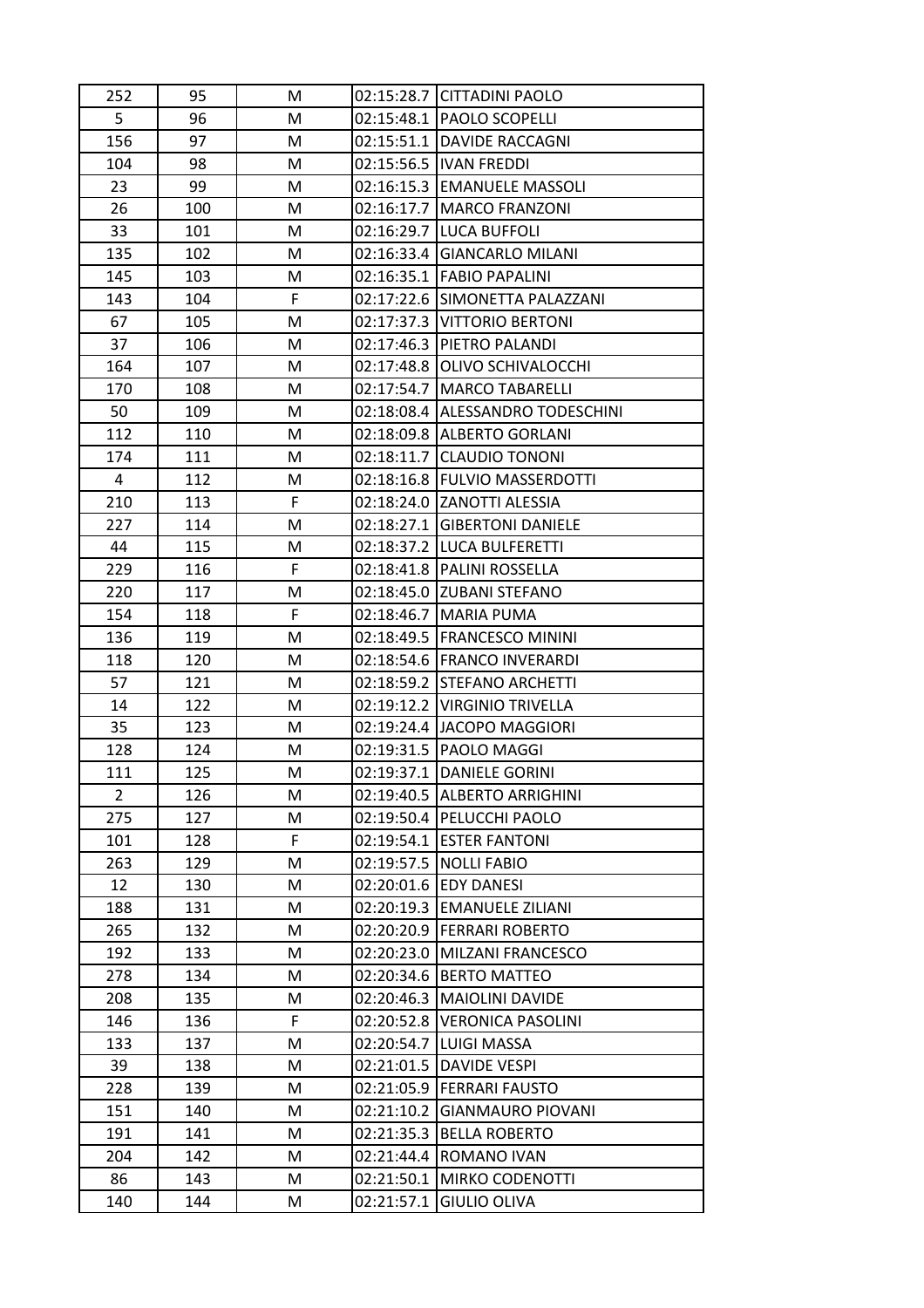| 194 | 145 | F  |            | 02:22:05.1 BUGINI STEFANIA        |
|-----|-----|----|------------|-----------------------------------|
| 121 | 146 | F  |            | 02:22:09.2 EVA LAZZARI            |
| 272 | 147 | М  |            | 02:22:31.2 FERRARI ALESSANDRO     |
| 129 | 148 | M  |            | 02:22:43.0 FABIO MAGNO            |
| 68  | 149 | M  |            | 02:22:57.5 GAETANO BETTONI        |
| 157 | 150 | М  |            | 02:22:59.5 ALESSANDRO RAFFELLI    |
| 48  | 151 | M  |            | 02:23:03.3   MARCELLO FIN         |
| 51  | 152 | М  |            | 02:23:19.6 CLAUDIO BAGOZZI        |
| 152 | 153 | М  |            | 02:23:22.8   MATTEO POLATO        |
| 91  | 154 | F  |            | 02:23:31.9  ELENA CORINI          |
| 83  | 155 | M  |            | 02:23:47.2 RAIMONDO CHERUBINI     |
| 206 | 156 | M  |            | 02:24:19.4   AIELLI GABRIELE      |
| 55  | 157 | F  |            | 02:25:03.0  LAURA ANTONINI        |
| 82  | 158 | M  |            | 02:25:04.6   FRANZ CERESA         |
| 195 | 159 | M  |            | 02:25:39.7 NISOLI RICCARDO        |
| 218 | 160 | М  |            | 02:25:49.2 NAVONI ALESSANDRO      |
| 171 | 161 | F  |            | 02:26:03.6   MARIA VITTORIA TOGNI |
| 162 | 162 | M  |            | 02:26:13.3 VITTORIO SCAINI        |
| 176 | 163 | М  |            | 02:26:15.9   ANDREA TOSI          |
| 123 | 164 | М  |            | 02:26:50.5 SIMONE LOCATELLI       |
| 224 | 165 | М  |            | 02:27:21.9 BELUSSI ENRICO         |
| 80  | 166 | M  |            | 02:27:28.7 RENATO CASTAGNA        |
| 207 | 167 | F. |            | 02:27:32.2 MINOIA AMALIA          |
| 100 | 168 | M  |            | 02:27:35.0   FACCHINETTI MICHELE  |
| 189 | 169 | М  |            | 02:28:12.4  LANFREDI MARCO        |
| 150 | 170 | M  |            | 02:28:26.6 CESARE PICCINELLI      |
| 161 | 171 | M  |            | 02:28:51.0 RICCARDO SAVOLDI       |
| 42  | 172 | F  |            | 02:29:10.6 CATERINA FASSER        |
| 30  | 173 | F  |            | 02:29:13.6 BARBARA PRIMERANO      |
| 18  | 174 | M  |            | 02:29:15.2 SIMONE SANNA           |
| 69  | 175 | M  |            | 02:29:31.8   MATTEO BIANCHINI     |
| 114 | 176 | M  |            | 02:30:24.6 NICOLA GUIDETTI        |
| 262 | 177 | M  |            | 02:31:12.9 ROSSETTI MICHELE       |
| 212 | 178 | Μ  |            | 02:31:31.1   FACCHETTI PAOLO      |
| 127 | 179 | м  |            | 02:32:01.8   MATTEO LOVATTI       |
| 279 | 180 | F  |            | 02:32:04.6 BOLPAGNA GIULIANA      |
| 184 | 181 | M  |            | 02:32:06.8   FRANCO ZANETTI       |
| 53  | 182 | M  | 02:32:21.0 | <b>FABIO ANDREOLI</b>             |
| 167 | 183 | M  | 02:32:51.5 | <b>DAVIDE SIMPSI</b>              |
| 178 | 184 | М  | 02:32:54.6 | <b>CARLO TURLA</b>                |
| 46  | 185 | М  |            | 02:33:10.1 PIETRO BONVICINI       |
| 159 | 186 | M  |            | 02:33:13.2 FABIO RONCHETTI        |
| 13  | 187 | М  |            | 02:34:06.4   DARIO VANONI         |
| 160 | 188 | M  |            | 02:35:04.9 DANIELE SANTINATO      |
| 34  | 189 | F  |            | 02:35:08.6 BARBARA BONTEMPI       |
| 107 | 190 | M  |            | 02:35:11.1 ALESSANDRO GATTI       |
| 148 | 191 | М  | 02:35:24.3 | <b>FABIO PELI</b>                 |
| 266 | 192 | M  | 02:35:57.7 | ANNIBALE CLAUDIO                  |
| 261 | 193 | М  |            | 02:36:14.9   TOBANELLI MASSIMO    |
| 230 | 194 | F  | 02:36:27.1 | <b>MANTOVANI MILANI</b>           |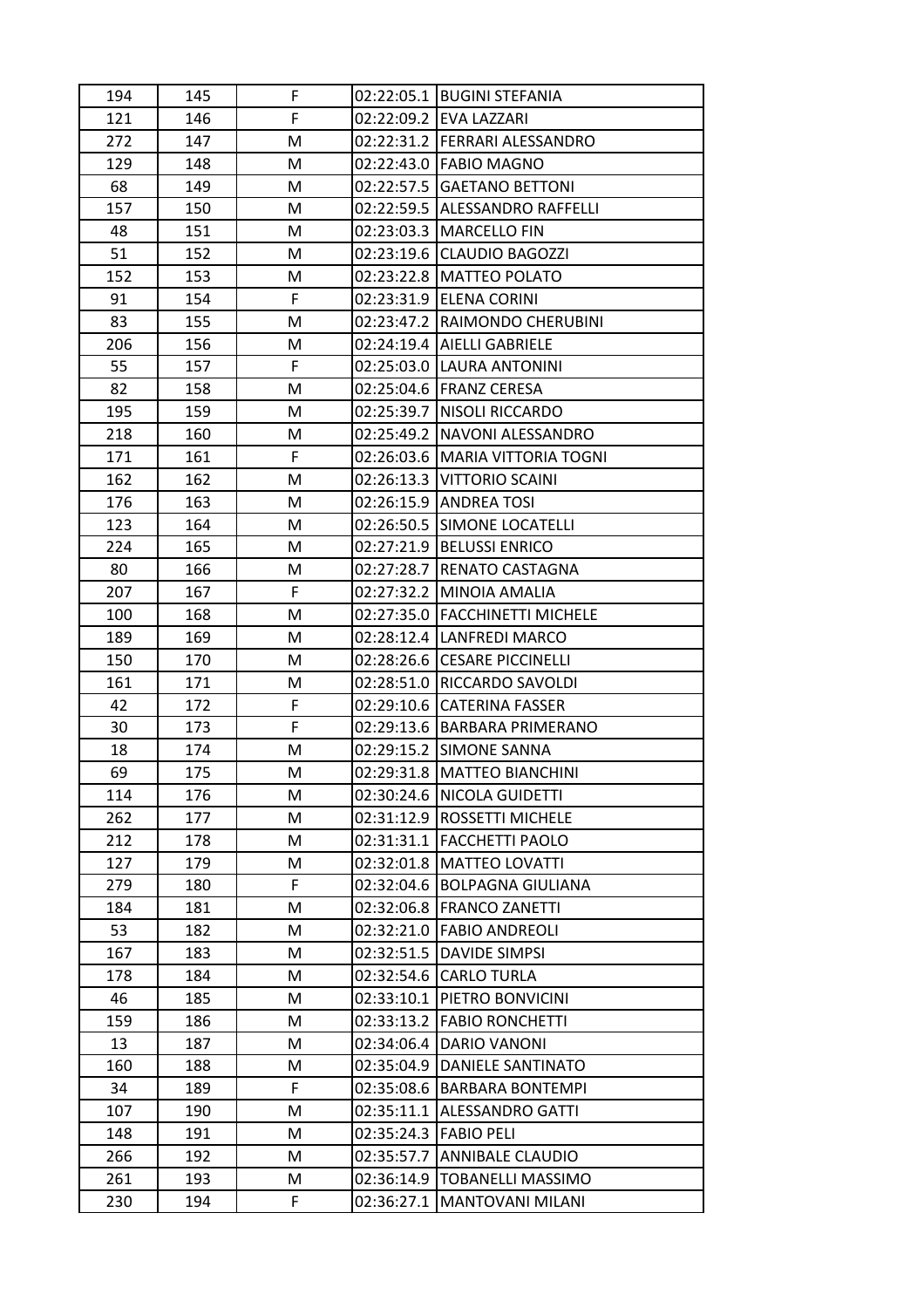| 41  | 195 | M  |            | 02:36:34.1 CARLO FASSER        |
|-----|-----|----|------------|--------------------------------|
| 273 | 196 | M  |            | 02:36:49.9 BELLITTI NICOLA     |
| 81  | 197 | M  |            | 02:36:59.8 MAURO CAVANINI      |
| 98  | 198 | M  |            | 02:37:01.3 ALESSANDRO DAVELLI  |
| 199 | 199 | M  | 02:37:06.2 | <b>BASSI DANIELE</b>           |
| 259 | 200 | М  |            | 02:37:21.1 GUINDANI GIANPAOLO  |
| 87  | 201 | M  |            | 02:37:23.2 LUCA COLOSIO        |
| 264 | 202 | M  |            | 02:37:35.8 LODA GIORGIO        |
| 134 | 203 | M  |            | 02:37:37.8 STEFANO MASSETTI    |
| 38  | 204 | M  |            | 02:37:43.9 ANTONIO AVALLONE    |
| 137 | 205 | M  |            | 02:37:53.2 GUIDO MISSALE       |
| 200 | 206 | M  |            | 02:37:55.3 ZANINI PIERANGELO   |
| 116 | 207 | F  |            | 02:38:39.7 ANTONELLA GUSSONI   |
| 94  | 208 | M  |            | 02:39:10.2   ROBERTO CRISTINA  |
| 238 | 209 | F  |            | 02:39:18.7   MESSINA LUCIA     |
| 74  | 210 | M  |            | 02:39:20.5 PIETRO BRUNELLI     |
| 274 | 211 | M  |            | 02:39:22.0 SCARICA ALBERTO     |
| 147 | 212 | M  |            | 02:39:24.7 TIZIANO PASQUALI    |
| 197 | 213 | M  | 02:39:38.0 | ROVERSI RICCARDO               |
| 72  | 214 | F  |            | 02:40:25.2 BARBARA BOSCHI      |
| 73  | 215 | M  |            | 02:40:27.0 PIERLUIGI BOZZETTI  |
| 20  | 216 | M  | 02:41:08.4 | <b>LUIGI FILIPPINI</b>         |
| 213 | 217 | F  |            | 02:41:14.5   MESSALI DANELA    |
| 260 | 218 | F  |            | 02:41:17.8 FENNER STEFANIA     |
| 165 | 219 | М  | 02:42:00.7 | <b>GIOVANNI SCOTTI</b>         |
| 233 | 220 | M  | 02:42:06.6 | <b>ROLFI MARCO</b>             |
| 254 | 221 | M  | 02:43:12.2 | <b>MOMETTI MAURIZIO</b>        |
| 76  | 222 | M  |            | 02:43:17.3  ROBERTO CADOLI     |
| 183 | 223 | M  |            | 02:43:37.4 LUIGI ZANDARA       |
| 172 | 224 | M  |            | 02:44:12.1 RAFFAELE TONINELLI  |
| 209 | 225 | F. |            | 02:44:20.8   FERRARI FRANCESCA |
| 267 | 226 | M  |            | 02:46:19.7   MOZZO ALESSANDRO  |
| 75  | 227 | F  | 02:47:20.7 | <b>CRISTINA BUFFOLI</b>        |
| 132 | 228 | F  | 02:47:42.5 | ELENA MASNERI                  |
| 258 | 229 | М  | 02:48:11.9 | <b>BUIZZA STEFANO</b>          |
| 222 | 230 | М  | 02:48:30.6 | <b>COMETTI MASSIMO</b>         |
| 236 | 231 | M  | 02:49:08.2 | <b>BOSIO EUGENIO</b>           |
| 149 | 232 | F  | 02:49:12.1 | ARIANNA PETRAGLIA              |
| 120 | 233 | M  | 02:49:16.4 | STEFANO LANCELOTTI             |
| 119 | 234 | M  | 02:49:19.1 | NICOLA LANCELOTTI              |
| 144 | 235 | F. | 02:49:40.0 | <b>BARBARA PANAGINI</b>        |
| 17  | 236 | M  |            | 02:50:17.1 ALESSANDRO NOLI     |
| 85  | 237 | F  | 02:50:48.8 | <b>EMANUELA CIVETTINI</b>      |
| 96  | 238 | M  | 02:50:50.0 | <b>MAURO DAMIANI</b>           |
| 63  | 239 | F  | 02:50:52.2 | <b>CINZIA BELOTTI</b>          |
| 190 | 240 | M  |            | 02:50:57.8 EFREM DOMENICO      |
| 109 | 241 | М  | 02:52:09.0 | <b>CLAUDIO GHITTI</b>          |
| 215 | 242 | F  | 02:53:18.3 | <b>GALLINA MARIA</b>           |
| 97  | 243 | М  | 02:53:51.2 | <b>ANGELO DANESI</b>           |
| 29  | 244 | F  | 02:55:28.8 | SARA MAINARDI                  |